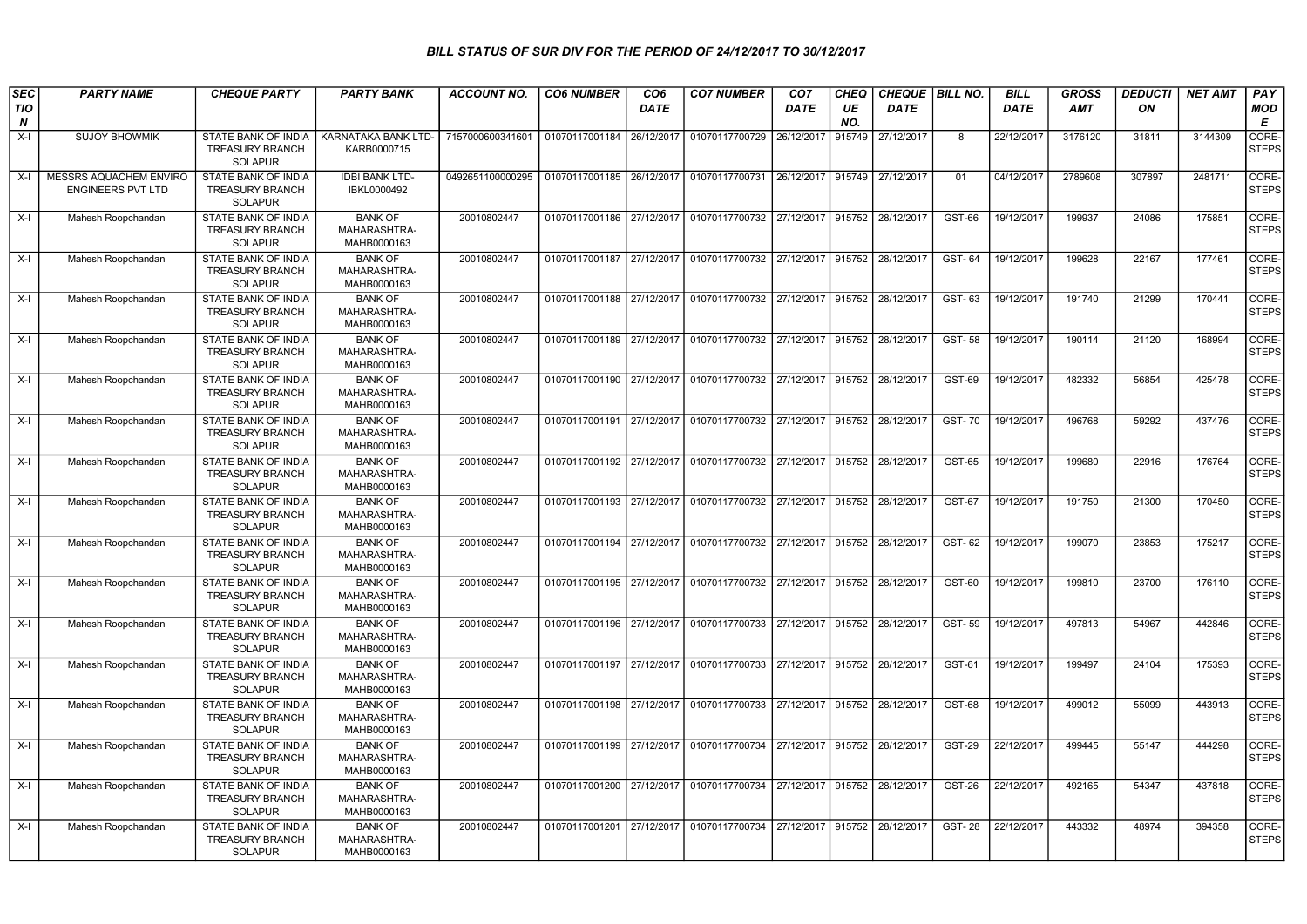| X-I    | Mahesh Roopchandani                                                    | STATE BANK OF INDIA<br><b>TREASURY BRANCH</b><br><b>SOLAPUR</b>        | <b>BANK OF</b><br>MAHARASHTRA-<br>MAHB0000163 | 20010802447     | 01070117001202            |            | 27/12/2017   01070117700734   27/12/2017   915752   28/12/2017                  |                              |        |                                        | <b>GST-27</b>       | 22/12/2017 | 498579  | 55052          | 443527  | CORE-<br>STEPS            |
|--------|------------------------------------------------------------------------|------------------------------------------------------------------------|-----------------------------------------------|-----------------|---------------------------|------------|---------------------------------------------------------------------------------|------------------------------|--------|----------------------------------------|---------------------|------------|---------|----------------|---------|---------------------------|
| $X-I$  | Mahesh Roopchandani                                                    | STATE BANK OF INDIA<br><b>TREASURY BRANCH</b><br>SOLAPUR               | <b>BANK OF</b><br>MAHARASHTRA-<br>MAHB0000163 | 20010802447     |                           |            | 01070117001203 27/12/2017 01070117700734                                        |                              |        | 27/12/2017 915752 28/12/2017           | <b>GST-24</b>       | 22/12/2017 | 496502  | 54823          | 441679  | CORE-<br>STEPS            |
| $X-I$  | Mahesh Roopchandani                                                    | STATE BANK OF INDIA<br><b>TREASURY BRANCH</b><br><b>SOLAPUR</b>        | <b>BANK OF</b><br>MAHARASHTRA-<br>MAHB0000163 | 20010802447     | 01070117001204            |            | 27/12/2017 01070117700734                                                       |                              |        | 27/12/2017 915752 28/12/2017           | <b>GST-25</b>       | 22/12/2017 | 499040  | 55102          | 443938  | CORE-<br>STEPS            |
| X-I    | <b>VIJAY CONSTRUCTION</b>                                              | <b>STATE BANK OF INDIA</b><br><b>TREASURY BRANCH</b><br><b>SOLAPUR</b> | <b>BANK OF</b><br>MAHARASHTRA-<br>MAHB0000668 | 60127890457     |                           |            | 01070117001205 27/12/2017 01070117700735 27/12/2017 915752 28/12/2017           |                              |        |                                        | 01                  | 14/12/2017 | 390122  | 4643           | 385479  | CORE-<br>STEPS            |
|        | X-I KRISHNA CONSTRUCTION AND STATE BANK OF INDIA<br><b>EARTHMOVERS</b> | <b>TREASURY BRANCH</b><br>SOLAPUR                                      | UNION BANK OF INDIA-<br>UBIN0547085           | 470801010035276 |                           |            | 01070117001206 28/12/2017 01070117700736 28/12/2017 915752 28/12/2017           |                              |        |                                        | 01                  | 25/12/2017 | 2667315 | 286681         | 2380634 | CORE-<br>STEPS            |
| X-I    | M/s.Peyush Traders                                                     | STATE BANK OF INDIA<br><b>TREASURY BRANCH</b><br>SOLAPUR               | <b>BANK OF</b><br>MAHARASHTRA-<br>MAHB0001298 | 60046089570     | 01070117001207            |            | 28/12/2017 01070117700737                                                       |                              |        | 28/12/2017 915752 28/12/2017           | 32nd On<br>A/c Bill | 21/12/2017 | 731587  | 47918          | 683669  | CORE-<br>STEPS            |
| X-I    | Mahesh Roopchandani                                                    | STATE BANK OF INDIA<br><b>TREASURY BRANCH</b><br><b>SOLAPUR</b>        | <b>BANK OF</b><br>MAHARASHTRA-<br>MAHB0000163 | 20010802447     | 01070117001208            |            | 28/12/2017   01070117700738   28/12/2017                                        |                              | 915752 | 28/12/2017                             | <b>GST-23</b>       | 22/12/2017 | 474108  | 52360          | 421748  | CORE-<br>STEPS            |
| X-I    | <b>MESSRS EFFTRONICS</b><br>SYSTEMS PVT LTD                            | STATE BANK OF INDIA<br><b>TREASURY BRANCH</b><br><b>SOLAPUR</b>        | ANDHRA BANK-<br>ANDB0000051                   | 005111011006558 | 01070117001209            |            | 28/12/2017 01070117700739                                                       | 28/12/2017 915791            |        | 29/12/2017                             | SI/195              | 07/12/2017 | 666174  | 25341          | 640833  | CORE-<br>STEPS            |
| $X-II$ | MAHARASHTRA STATE<br>ELECTRICITY DISTRIBUTION<br><b>COMPANY</b>        | STATE BANK OF INDIA<br><b>TREASURY BRANCH</b><br><b>SOLAPUR</b>        | CANARA BANK-<br>CNRB0001903                   | 1903201010183   | 01070217006204            |            | 26/12/2017 01070217702001                                                       |                              |        | 26/12/2017 915749 27/12/2017           | 330030539<br>460    | 22/12/2017 | 36970   | $\overline{0}$ | 36970   | CORE-<br>STEPS            |
| $X-H$  | MAHARASHTRA STATE<br>ELECTRICITY DISTRIBUTION<br><b>COMPANY</b>        | <b>STATE BANK OF INDIA</b><br><b>TREASURY BRANCH</b><br><b>SOLAPUR</b> | CANARA BANK-<br>CNRB0001903                   | 1903201010183   | 01070217006205            |            | 26/12/2017 01070217702001                                                       |                              |        | 26/12/2017 915749 27/12/2017           | 279200045<br>054    | 22/12/2017 | 100170  | $\overline{0}$ | 100170  | CORE-<br>STEPS            |
| $X-II$ | MAHARASHTRA STATE<br>ELECTRICITY DISTRIBUTION<br><b>COMPANY</b>        | STATE BANK OF INDIA<br><b>TREASURY BRANCH</b><br><b>SOLAPUR</b>        | CANARA BANK-<br>CNRB0001903                   | 1903201010183   | 01070217006206            |            | 26/12/2017 01070217702001                                                       |                              |        | 26/12/2017 915749 27/12/2017           | 337010160<br>477    | 22/12/2017 | 47370   | 0              | 47370   | CORE-<br>STEPS            |
| X-II   | SR.DSTE(M) SUR                                                         | <b>DIVISIONAL CASHIER(P)</b><br>SHOLAPUR                               | SELF CHEQUE-1                                 | 000000000       | 01070217006207            |            | 26/12/2017 01070217702000                                                       |                              |        | 26/12/2017 915747 27/12/2017           | 351541              | 22/12/2017 | 46000   | 0              | 46000   | <b>CASH</b>               |
| $X-H$  | <b>MAHARASHTRA STATE</b><br>ELECTRICITY DISTRIBUTION<br><b>COMPANY</b> | STATE BANK OF INDIA<br>TREASURY BRANCH<br><b>SOLAPUR</b>               | <b>CANARA BANK-</b><br>CNRB0001903            | 1903201010183   |                           |            | 01070217006208 26/12/2017 01070217702001                                        |                              |        | 26/12/2017 915749 27/12/2017           | 153010005<br>443    | 22/12/2017 | 25080   | $\overline{0}$ | 25080   | CORE-<br>STEPS            |
| $X-H$  | <b>KEPS PHARMA</b>                                                     | STATE BANK OF INDIA<br><b>TREASURY BRANCH</b><br>SOLAPUR               | KOTAK MAHINDRA BANK<br>LIMITED-KKBK0001390    | 552044010155    | 01070217006209            |            | 26/12/2017 01070217702002                                                       | 26/12/2017                   |        | 915749 27/12/2017                      | DP-27/27            | 15/12/2017 | 6296    | 848            | 5448    | CORE-<br>STEPS            |
| $X-II$ | <b>KEPS PHARMA</b>                                                     | STATE BANK OF INDIA<br>TREASURY BRANCH<br><b>SOLAPUR</b>               | KOTAK MAHINDRA BANK<br>LIMITED-KKBK0001390    | 552044010155    | 01070217006210 26/12/2017 |            | 01070217702002 26/12/2017                                                       |                              |        | 915749 27/12/2017 DP-113/113           |                     | 16/12/2017 | 1643    | $\mathbf 0$    | 1643    | CORE-<br>STEPS            |
| $X-II$ | A O (CASH) BSNL SOLAPUR                                                | A O (CASH) BSNL<br><b>SOLAPUR</b>                                      | SELF CHEQUE-1                                 | 000000000       | 01070217006211            | 26/12/2017 | 01070217702003                                                                  |                              |        | 26/12/2017 915744 27/12/2017 371297690 |                     | 09/12/2017 | 9212    | $\overline{0}$ | 9212    | <b>BANK</b><br>CHEQ<br>UE |
| $X-H$  | AO/ CASH/ BSNL GULBARGA                                                | AO/ CASH/ BSNL<br><b>GULBARGA</b>                                      | SELF CHEQUE-1                                 | 000000000       | 01070217006212            |            | 26/12/2017 01070217702003 26/12/2017 915745 27/12/2017 614699748                |                              |        |                                        |                     | 08/12/2017 | 8646    | $\overline{0}$ | 8646    | <b>BANK</b><br>CHEQ<br>UE |
| $X-II$ | TEJAS SHETI UDYOG                                                      | STATE BANK OF INDIA<br><b>TREASURY BRANCH</b><br>SOLAPUR               | <b>BANK OF</b><br>MAHARASHTRA-<br>MAHB0000267 | 20151702054     |                           |            | 01070217006213 26/12/2017 01070217702004                                        | 26/12/2017 915749 27/12/2017 |        |                                        | 243427              | 12/12/2017 | 154400  | $\overline{0}$ | 154400  | CORE-<br>STEPS            |
| $X-H$  | STATION MAMAGER DUDHANI   DIVISIONAL CASHIER(P)                        | <b>SHOLAPUR</b>                                                        | SBI-SBIN0003072                               | 31529931961     |                           |            | 01070217006214   26/12/2017   01070217702005   26/12/2017   915747   27/12/2017 |                              |        |                                        |                     |            | 14700   | $\mathbf 0$    | 14700   | CASH                      |
| $X-II$ | STATION MANAGER WADI                                                   | DIVISIONAL CASHIER(P)<br><b>SHOLAPUR</b>                               | SBI-SBIN0003072                               | 31529931961     |                           |            | 01070217006215 26/12/2017 01070217702005                                        | 26/12/2017 915747            |        | 27/12/2017                             |                     |            | 16305   | $\Omega$       | 16305   | CASH                      |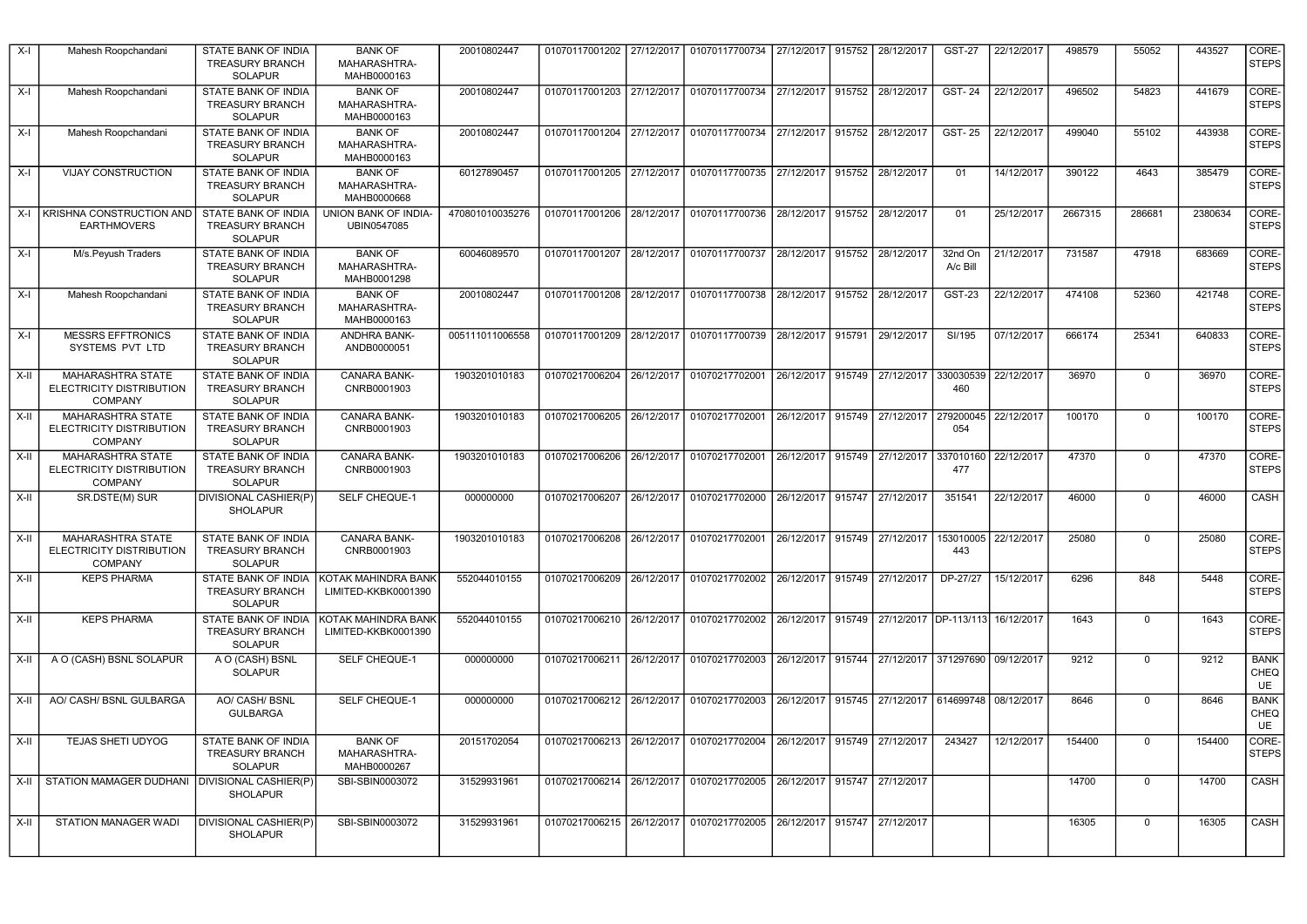| $X-H$  | <b>STATION MANAGER</b><br>AKKALKOTROAD              | DIVISIONAL CASHIER(P)<br><b>SHOLAPUR</b> | SBI-SBIN0003072 | 31529931961 |                           |            | 01070217006216   26/12/2017   01070217702005                          |                   |        | 26/12/2017   915747   27/12/2017 | 3936  | 0              | 3936  | CASH        |
|--------|-----------------------------------------------------|------------------------------------------|-----------------|-------------|---------------------------|------------|-----------------------------------------------------------------------|-------------------|--------|----------------------------------|-------|----------------|-------|-------------|
| X-II   | <b>STATION MANAGER HOTGI</b>                        | DIVISIONAL CASHIER(P)<br><b>SHOLAPUR</b> | SBI-SBIN0003072 | 31529931961 |                           |            | 01070217006217 26/12/2017 01070217702005                              |                   |        | 26/12/2017 915747 27/12/2017     | 14770 | $\mathsf 0$    | 14770 | <b>CASH</b> |
| X-II   | <b>STATION MANAGER</b><br>HIRENANDURU               | DIVISIONAL CASHIER(P)<br><b>SHOLAPUR</b> | SBI-SBIN0003072 | 31529931961 |                           |            | 01070217006218 26/12/2017 01070217702005                              |                   |        | 26/12/2017 915747 27/12/2017     | 4270  | $\Omega$       | 4270  | CASH        |
| $X-H$  | <b>STATION MANAGER</b><br><b>GAUDGAON</b>           | DIVISIONAL CASHIER(P)<br><b>SHOLAPUR</b> | SBI-SBIN0003072 | 31529931961 |                           |            | 01070217006219 26/12/2017 01070217702005 26/12/2017 915747 27/12/2017 |                   |        |                                  | 9725  | $\mathbf 0$    | 9725  | CASH        |
| $X-II$ | <b>STATION MANAGER</b><br><b>HUNSIHADGIL</b>        | DIVISIONAL CASHIER(P)<br><b>SHOLAPUR</b> | SBI-SBIN0003072 | 31529931961 |                           |            | 01070217006220 26/12/2017 01070217702005                              |                   |        | 26/12/2017 915747 27/12/2017     | 8578  | $\Omega$       | 8578  | CASH        |
| $X-II$ | <b>STATION MANAGER</b><br><b>NAGANSUR</b>           | DIVISIONAL CASHIER(P)<br><b>SHOLAPUR</b> | SBI-SBIN0003072 | 31529931961 |                           |            | 01070217006221 26/12/2017 01070217702005                              |                   |        | 26/12/2017 915747 27/12/2017     | 5766  | $\Omega$       | 5766  | <b>CASH</b> |
| $X-II$ | <b>STATION MANAGER MOHOL</b>                        | DIVISIONAL CASHIER(P)<br><b>SHOLAPUR</b> | SBI-SBIN0003072 | 31529931961 | 01070217006222            |            | 26/12/2017 01070217702006                                             | 26/12/2017 915747 |        | 27/12/2017                       | 6900  | $\Omega$       | 6900  | CASH        |
| X-II   | STATION MANAGER KULALI                              | DIVISIONAL CASHIER(P)<br><b>SHOLAPUR</b> | SBI-SBIN0003072 | 31529931961 |                           |            | 01070217006223 26/12/2017 01070217702006                              | 26/12/2017 915747 |        | 27/12/2017                       | 6814  | $\Omega$       | 6814  | <b>CASH</b> |
| $X-II$ | <b>STATION MANAGER</b><br><b>DHALGAON</b>           | DIVISIONAL CASHIER(P)<br><b>SHOLAPUR</b> | SBI-SBIN0003072 | 31529931961 | 01070217006224            |            | 26/12/2017 01070217702006                                             | 26/12/2017 915747 |        | 27/12/2017                       | 4900  | $\mathbf 0$    | 4900  | CASH        |
|        | X-II STATION MANAGER SANGOLA DIVISIONAL CASHIER(P)  | <b>SHOLAPUR</b>                          | SBI-SBIN0003072 | 31529931961 |                           |            | 01070217006225 26/12/2017 01070217702006                              |                   |        | 26/12/2017 915747 27/12/2017     | 5990  | $\mathbf 0$    | 5990  | CASH        |
| $X-II$ | STATION MANAGER JATROAD   DIVISIONAL CASHIER(P)     | <b>SHOLAPUR</b>                          | SBI-SBIN0003072 | 31529931961 |                           |            | 01070217006226 26/12/2017 01070217702006                              | 26/12/2017 915747 |        | 27/12/2017                       | 4850  | $\Omega$       | 4850  | CASH        |
| X-II   | <b>SSTATION MANAGER</b><br>SHAHABAD                 | DIVISIONAL CASHIER(P)<br><b>SHOLAPUR</b> | SBI-SBIN0003072 | 31529931961 |                           |            | 01070217006227 26/12/2017 01070217702006                              |                   |        | 26/12/2017 915747 27/12/2017     | 5950  | $\Omega$       | 5950  | CASH        |
| $X-H$  | DTC/DD                                              | DIVISIONAL CASHIER(P)<br><b>SHOLAPUR</b> | SBI-SBIN0003072 | 31529931961 | 01070217006228 26/12/2017 |            | 01070217702007                                                        | 26/12/2017 915747 |        | 27/12/2017                       | 2998  | $\overline{0}$ | 2998  | CASH        |
| $X-II$ | TI/S/DD                                             | DIVISIONAL CASHIER(P)<br><b>SHOLAPUR</b> | SBI-SBIN0003072 | 31529931961 | 01070217006229            | 26/12/2017 | 01070217702007                                                        |                   |        | 26/12/2017 915747 27/12/2017     | 785   | $\mathbf 0$    | 785   | CASH        |
| X-II   | <b>STATION MANAGER</b><br><b>KURDUWADI</b>          | DIVISIONAL CASHIER(P)<br><b>SHOLAPUR</b> | SBI-SBIN0003072 | 31529931961 | 01070217006230 26/12/2017 |            | 01070217702007                                                        | 26/12/2017 915747 |        | 27/12/2017                       | 9140  | $\Omega$       | 9140  | <b>CASH</b> |
| X-II   | STATION MANAGER BALE                                | DIVISIONAL CASHIER(P)<br><b>SHOLAPUR</b> | SBI-SBIN0003072 | 31529931961 | 01070217006231 26/12/2017 |            | 01070217702007                                                        | 26/12/2017 915747 |        | 27/12/2017                       | 5950  | $\pmb{0}$      | 5950  | <b>CASH</b> |
|        | X-II STATION MANAGER WADSINGE DIVISIONAL CASHIER(P) | <b>SHOLAPUR</b>                          | SBI-SBIN0003072 | 31529931961 | 01070217006232            | 26/12/2017 | 01070217702007                                                        | 26/12/2017 915747 |        | 27/12/2017                       | 9850  | $\overline{0}$ | 9850  | CASH        |
| $X-II$ | <b>STATION MANAGER KEM</b>                          | DIVISIONAL CASHIER(P)<br>SHOLAPUR        | SBI-SBIN0003072 | 31529931961 | 01070217006233            | 26/12/2017 | 01070217702007                                                        | 26/12/2017 915747 |        | 27/12/2017                       | 5744  | $\Omega$       | 5744  | CASH        |
| X-II   | STATION MANAGER BHIGVAN   DIVISIONAL CASHIER(P)     | <b>SHOLAPUR</b>                          | SBI-SBIN0003072 | 31529931961 | 01070217006234            | 26/12/2017 | 01070217702007                                                        | 26/12/2017 915747 |        | 27/12/2017                       | 9693  | $\mathbf 0$    | 9693  | CASH        |
| X-II   | STATION MANAGER ANGAR                               | DIVISIONAL CASHIER(P)<br><b>SHOLAPUR</b> | SBI-SBIN0003072 | 31529931961 | 01070217006235            | 26/12/2017 | 01070217702007                                                        | 26/12/2017        | 915747 | 27/12/2017                       | 5914  | $\Omega$       | 5914  | CASH        |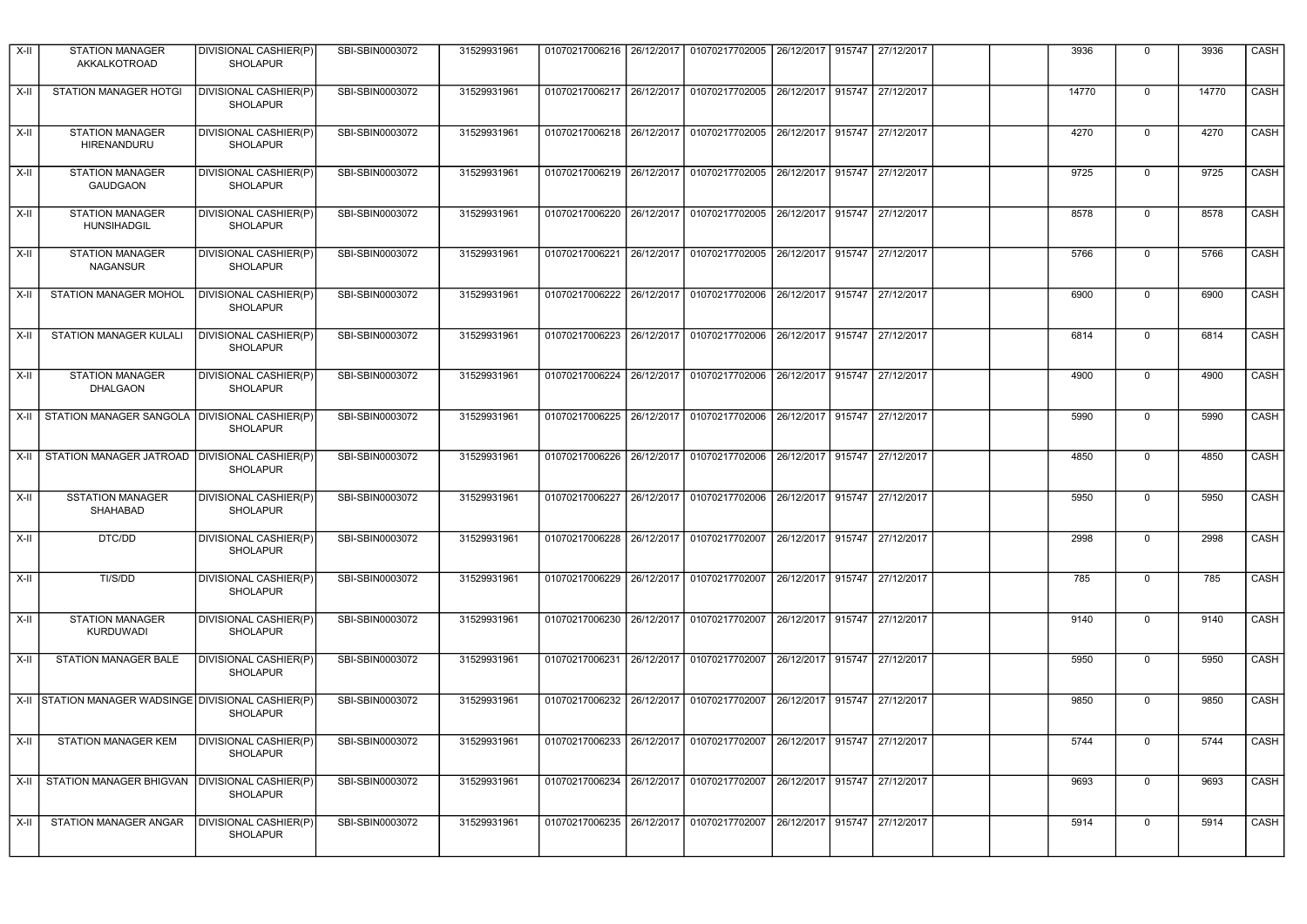|        | X-II STATION MANAGER JINTIROAD DIVISIONAL CASHIER(P) | <b>SHOLAPUR</b>                                                 | SBI-SBIN0003072                       | 31529931961                                                                            | 01070217006236 |            | 26/12/2017 01070217702007                                                       |            |        | 26/12/2017 915747 27/12/2017 |                                             |            | 5658   | $\mathbf 0$    | 5658   | CASH                      |
|--------|------------------------------------------------------|-----------------------------------------------------------------|---------------------------------------|----------------------------------------------------------------------------------------|----------------|------------|---------------------------------------------------------------------------------|------------|--------|------------------------------|---------------------------------------------|------------|--------|----------------|--------|---------------------------|
| X-II   | STATION MANAGER WAKAV                                | DIVISIONAL CASHIER(P)<br><b>SHOLAPUR</b>                        | SBI-SBIN0003072                       | 31529931961                                                                            | 01070217006237 |            | 26/12/2017 01070217702007                                                       |            |        | 26/12/2017 915747 27/12/2017 |                                             |            | 5720   | $\mathbf 0$    | 5720   | CASH                      |
| X-II   | STATION MANAGER POPHLAJ                              | DIVISIONAL CASHIER(P)<br><b>SHOLAPUR</b>                        | SBI-SBIN0003072                       | 31529931961                                                                            | 01070217006238 |            | 26/12/2017 01070217702007                                                       |            |        | 26/12/2017 915747 27/12/2017 |                                             |            | 9334   | $\mathbf 0$    | 9334   | CASH                      |
|        | X-II PRANESH N AURANGABADKAR                         | STATE BANK OF INDIA<br><b>TREASURY BRANCH</b><br><b>SOLAPUR</b> | <b>BANK OF BARODA-</b><br>BARB0SHOLAP | 04370100002305                                                                         |                |            | 01070217006239 26/12/2017 01070217702008 26/12/2017 915749 27/12/2017           |            |        |                              | 75                                          | 02/11/2017 | 21751  | $\mathbf 0$    | 21751  | CORE-<br><b>STEPS</b>     |
| X-II   | SAHITYA SANCHAY                                      | STATE BANK OF INDIA<br><b>TREASURY BRANCH</b><br><b>SOLAPUR</b> | PUNJAB NATIONAL<br>BANK-PUNB0099100   | 0991002100034298 01070217006240 26/12/2017 01070217702008 26/12/2017 915749 27/12/2017 |                |            |                                                                                 |            |        |                              | 110                                         | 23/10/2017 | 4500   | $\mathbf 0$    | 4500   | CORE-<br><b>STEPS</b>     |
| $X-H$  | SR.DCM.SUR                                           | DIVISIONAL CASHIER(P)<br><b>SHOLAPUR</b>                        | SBI-SBIN0003072                       | 31529931961                                                                            |                |            | 01070217006242 26/12/2017 01070217702010 26/12/2017 915747 27/12/2017 242/OFFIC |            |        |                              | E IPMT                                      | 26/12/2017 | 29960  | $\mathbf 0$    | 29960  | CASH                      |
| X-II   | SR.DCM.SUR                                           | DIVISIONAL CASHIER(P)<br><b>SHOLAPUR</b>                        | SBI-SBIN0003072                       | 31529931961                                                                            | 01070217006243 |            | 26/12/2017 01070217702011                                                       |            |        | 26/12/2017 915747 27/12/2017 | <b>TKCT</b><br><b>CHEKING</b><br><b>STA</b> | 26/12/2017 | 9936   | $\mathbf 0$    | 9936   | CASH                      |
| X-II   | SR.DFM.SUR                                           | DIVISIONAL CASHIER(P)<br><b>SHOLAPUR</b>                        | SBI-SBIN0003072                       | 31529931961                                                                            |                |            | 01070217006244 27/12/2017 01070217702016 27/12/2017                             |            |        | 915789 29/12/2017            | 255205                                      | 22/12/2017 | 4000   | $\mathbf 0$    | 4000   | <b>CASH</b>               |
| X-II   | <b>STATION MANAGER</b><br>KAVATHEMAHANKAL            | STATE BANK OF INDIA<br>(IMPREST)                                | SBI-SBIN0003072                       | 31529931961                                                                            | 01070217006245 |            | 27/12/2017 01070217702013 27/12/2017 915748 27/12/2017                          |            |        |                              |                                             |            | 3936   | $\mathsf 0$    | 3936   | IMP                       |
| $X-II$ | STATION MANAGER MODLIMB                              | STATE BANK OF INDIA<br>(IMPREST)                                | SBI-SBIN0003072                       | 31529931961                                                                            | 01070217006246 | 27/12/2017 | 01070217702013                                                                  | 27/12/2017 |        | 915748 27/12/2017            |                                             |            | 3107   | $\mathbf 0$    | 3107   | IMP                       |
| X-II   | STATION MANAGER ARAG                                 | STATE BANK OF INDIA<br>(IMPREST)                                | SBI-SBIN0003072                       | 31529931961                                                                            | 01070217006248 | 27/12/2017 | 01070217702013                                                                  | 27/12/2017 |        | 915748 27/12/2017            |                                             |            | 4900   | $\mathbf 0$    | 4900   | IMP                       |
| $X-H$  | STATION MANAGER SALGARE                              | STATE BANK OF INDIA<br>(IMPREST)                                | SBI-SBIN0003072                       | 31529931961                                                                            | 01070217006249 | 27/12/2017 | 01070217702013 27/12/2017                                                       |            |        | 915748 27/12/2017            |                                             |            | 4900   | 0              | 4900   | <b>IMP</b>                |
| X-II   | <b>DSC.RPF.SUR</b>                                   | DIVISIONAL CASHIER(P)<br><b>SHOLAPUR</b>                        | SELF CHEQUE-1                         | 000000000                                                                              | 01070217006250 | 27/12/2017 | 01070217702016                                                                  | 27/12/2017 | 915789 | 29/12/2017                   | 652944                                      | 13/12/2017 | 10000  | $\mathbf 0$    | 10000  | CASH                      |
| X-II   | STATION MANAGER LATUR                                | STATE BANK OF INDIA<br>(IMPREST)                                | SBI-SBIN0003072                       | 31529931961                                                                            | 01070217006251 |            | 27/12/2017 01070217702013                                                       | 27/12/2017 |        | 915748 27/12/2017            |                                             |            | 5765   | $\mathbf 0$    | 5765   | <b>IMP</b>                |
| X-II   | STATION MANAGER JATROAD                              | STATE BANK OF INDIA<br>(IMPREST)                                | SBI-SBIN0003072                       | 31529931961                                                                            | 01070217006252 | 27/12/2017 | 01070217702013                                                                  | 27/12/2017 |        | 915748 27/12/2017            |                                             |            | 4860   | $\mathbf 0$    | 4860   | <b>IMP</b>                |
| $X-II$ | <b>STATION MANAGER</b><br><b>USMANABAD</b>           | STATE BANK OF INDIA<br>(IMPREST)                                | SBI-SBIN0003072                       | 31529931961                                                                            | 01070217006253 | 27/12/2017 | 01070217702013                                                                  | 27/12/2017 |        | 915748 27/12/2017            |                                             |            | 5904   | $\mathbf 0$    | 5904   | <b>IMP</b>                |
| X-II   | <b>STATION MANAGER NIMBALAK</b>                      | STATE BANK OF INDIA<br>(IMPREST)                                | SBI-SBIN0003072                       | 31529931961                                                                            | 01070217006254 | 27/12/2017 | 01070217702013                                                                  | 27/12/2017 | 915748 | 27/12/2017                   |                                             |            | 4900   | $\mathbf 0$    | 4900   | <b>IMP</b>                |
| $X-H$  | TI/BELAPUR                                           | STATE BANK OF INDIA<br>(IMPREST)                                | SBI-SBIN0003072                       | 31529931961                                                                            | 01070217006255 | 27/12/2017 | 01070217702013                                                                  | 27/12/2017 |        | 915748 27/12/2017            |                                             |            | 765    | $\overline{0}$ | 765    | <b>IMP</b>                |
| X-II   | <b>HPCL DT CARD</b>                                  | STATE BANK OF INDIA<br><b>TREASURY BRANCH</b><br><b>SOLAPUR</b> | <b>ICICI BANK LTD-</b><br>ICIC0000104 | HPCL2600191902                                                                         | 01070217006256 | 27/12/2017 | 01070217702014                                                                  | 27/12/2017 | 915749 | 27/12/2017                   |                                             |            | 157078 | $\mathbf 0$    | 157078 | CORE-<br><b>STEPS</b>     |
| X-II   | A O (CASH) BSNL SOLAPUR                              | A O (CASH) BSNL<br><b>SOLAPUR</b>                               | SELF CHEQUE-1                         | 000000000                                                                              | 01070217006257 | 27/12/2017 | 01070217702015                                                                  | 27/12/2017 | 915787 | 29/12/2017                   | 100966397<br>60088                          | 06/12/2017 | 1943   | $\mathbf 0$    | 1943   | <b>BANK</b><br>CHEQ<br>UE |
| X-II   | A O (CASH) BSNL SOLAPUR                              | A O (CASH) BSNL<br><b>SOLAPUR</b>                               | <b>SELF CHEQUE-1</b>                  | 000000000                                                                              | 01070217006258 |            | 27/12/2017 01070217702015                                                       | 27/12/2017 | 915787 | 29/12/2017                   | 101946922<br>00071                          | 06/12/2017 | 7321   | $\mathbf 0$    | 7321   | <b>BANK</b><br>CHEQ<br>UE |
| X-II   | A O (CASH) BSNL SOLAPUR                              | A O (CASH) BSNL<br><b>SOLAPUR</b>                               | SELF CHEQUE-1                         | 000000000                                                                              |                |            | 01070217006259 27/12/2017 01070217702015 27/12/2017 915787 29/12/2017           |            |        |                              | 101212094<br>10086                          | 14/12/2017 | 58777  | $\mathbf 0$    | 58777  | <b>BANK</b><br>CHEQ<br>UE |
| X-II   | A O (CASH) BSNL SOLAPUR                              | A O (CASH) BSNL<br><b>SOLAPUR</b>                               | SELF CHEQUE-1                         | 000000000                                                                              |                |            | 01070217006261 27/12/2017 01070217702015 27/12/2017 915787 29/12/2017           |            |        |                              | 101087083<br>10087                          | 06/12/2017 | 2150   | $\Omega$       | 2150   | <b>BANK</b><br>CHEQ<br>UE |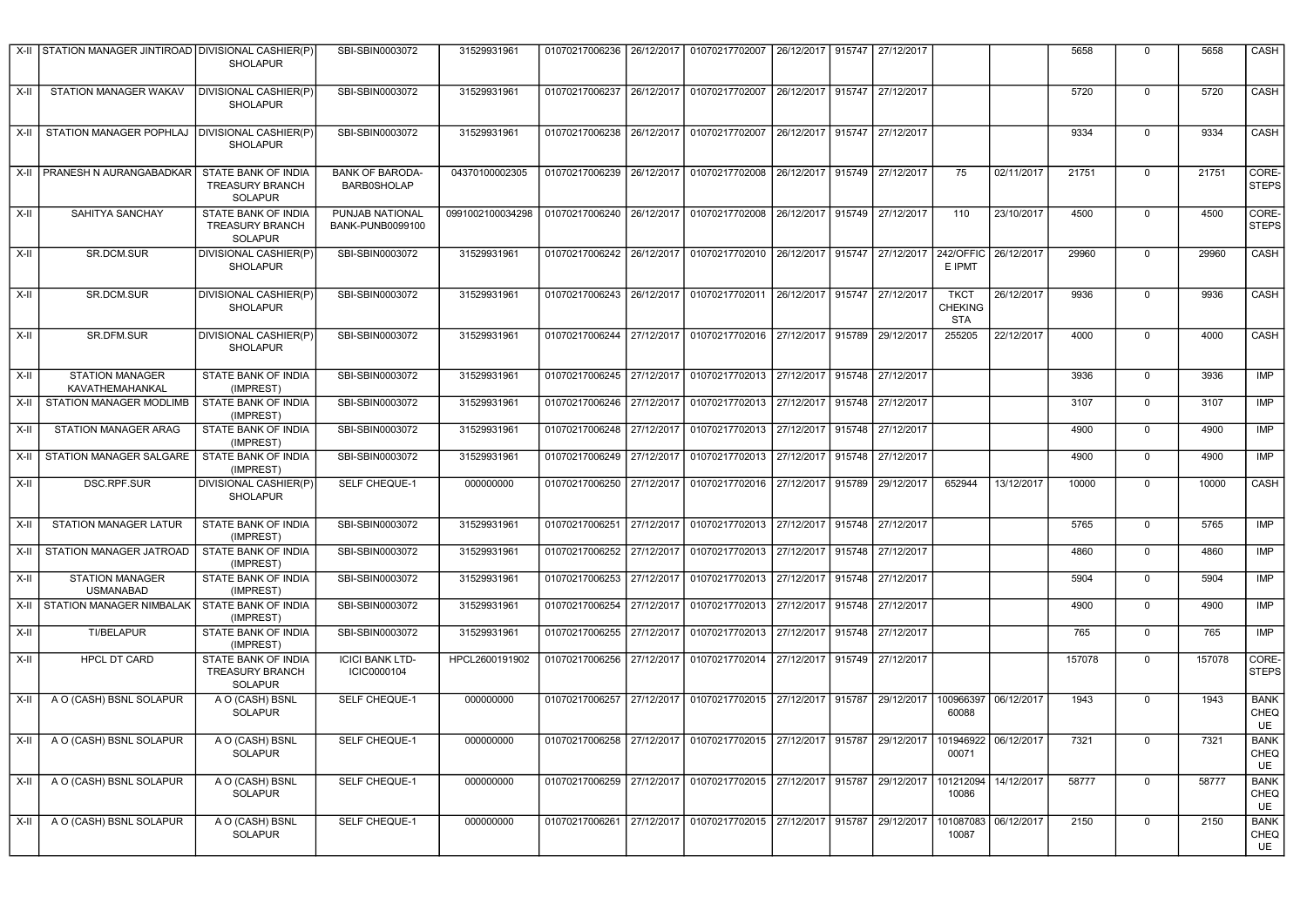| $X-II$ | A O (CASH) BSNL SOLAPUR                      | A O (CASH) BSNL<br><b>SOLAPUR</b>                                              | SELF CHEQUE-1                                     | 000000000        | 01070217006262            |            | 27/12/2017   01070217702015   27/12/2017   915787                     |                   |        | 29/12/2017                   | 101837128<br>50070 | 06/12/2017 | 2173      | $\mathbf 0$    | 2173      | <b>BANK</b><br>CHEQ<br>UE        |
|--------|----------------------------------------------|--------------------------------------------------------------------------------|---------------------------------------------------|------------------|---------------------------|------------|-----------------------------------------------------------------------|-------------------|--------|------------------------------|--------------------|------------|-----------|----------------|-----------|----------------------------------|
| $X-II$ | A O (CASH) BSNL SOLAPUR                      | A O (CASH) BSNL<br><b>SOLAPUR</b>                                              | <b>SELF CHEQUE-1</b>                              | 000000000        | 01070217006263            |            | 27/12/2017 01070217702015                                             | 27/12/2017 915787 |        | 29/12/2017                   | 101538383<br>70084 | 06/12/2017 | 11338     | $\mathbf 0$    | 11338     | <b>BANK</b><br><b>CHEQ</b><br>UE |
| X-II   | <b>DSC.RPF.SUR</b>                           | DIVISIONAL CASHIER(P)<br><b>SHOLAPUR</b>                                       | SELF CHEQUE-1                                     | 000000000        | 01070217006264            |            | 27/12/2017 01070217702016 27/12/2017 915789                           |                   |        | 29/12/2017                   | 652945             | 13/12/2017 | 2000      | $\mathsf 0$    | 2000      | CASH                             |
| $X-II$ | <b>HPCL DT CARD</b>                          | <b>STATE BANK OF INDIA</b><br><b>TREASURY BRANCH</b><br>SOLAPUR                | <b>ICICI BANK LTD-</b><br>ICIC0000104             | HPCL2600191902   |                           |            | 01070217006265 28/12/2017 01070217702019 28/12/2017 915752 28/12/2017 |                   |        |                              |                    |            | 71982     | $\mathbf 0$    | 71982     | CORE-<br><b>STEPS</b>            |
| X-II   | SHREE CONSTRUCTION                           | STATE BANK OF INDIA AXIS BANK-UTIB0000266<br><b>TREASURY BRANCH</b><br>SOLAPUR |                                                   | 914020003130692  |                           |            | 01070217006266 28/12/2017 01070217702017 28/12/2017 915752 28/12/2017 |                   |        |                              | 256113             | 27/02/2017 | 39700     | $\mathbf 0$    | 39700     | CORE-<br>STEPS                   |
| X-II   | CHANDRASHEKHAR<br><b>INDUSTRIES</b>          | STATE BANK OF INDIA<br><b>TREASURY BRANCH</b><br><b>SOLAPUR</b>                | <b>BANK OF INDIA-</b><br>BKID0000700              | 070020110000271  | 01070217006267            |            | 28/12/2017 01070217702017                                             |                   |        | 28/12/2017 915752 28/12/2017 | 243362             | 26/12/2017 | 52390     | $\Omega$       | 52390     | CORE-<br><b>STEPS</b>            |
| X-II   | <b>SHARAD ROADLINES</b>                      | STATE BANK OF INDIA<br><b>TREASURY BRANCH</b><br><b>SOLAPUR</b>                | SBI-SBIN0002158                                   | 32471237469      | 01070217006268            |            | 28/12/2017   01070217702018   28/12/2017   915752   28/12/2017        |                   |        |                              | 225932             | 20/12/2017 | 100400    | $\mathbf 0$    | 100400    | CORE-<br><b>STEPS</b>            |
| X-II   | <b>IRCON INTERNATIONAL</b><br><b>LIMITED</b> | STATE BANK OF INDIA<br><b>TREASURY BRANCH</b><br><b>SOLAPUR</b>                | <b>INDIAN OVERSEAS</b><br><b>BANK-IOBA0000408</b> | 040802000002279  |                           |            | 01070217006269 28/12/2017 01070217702020                              |                   |        | 28/12/2017 915752 28/12/2017 | 721481             | 18/12/2017 | 100000000 | $\overline{0}$ | 100000000 | CORE-<br>STEPS                   |
| X-II   | ADEN/DETC/SUR                                | STATE BANK OF INDIA<br>(IMPREST)                                               | SBI-SBIN0003072                                   | 31529931961      |                           |            | 01070217006271 28/12/2017 01070217702025 28/12/2017 915790            |                   |        | 29/12/2017                   |                    |            | 750       | $\mathbf 0$    | 750       | <b>IMP</b>                       |
| $X-II$ | ADEN/PVR                                     | STATE BANK OF INDIA<br>(IMPREST)                                               | SBI-SBIN0003072                                   | 31529931961      | 01070217006272            | 28/12/2017 | 01070217702025                                                        | 28/12/2017        | 915790 | 29/12/2017                   |                    |            | 4999      | $\mathbf 0$    | 4999      | IMP                              |
| $X-II$ | <b>SR DME SUR</b>                            | DIVISIONAL CASHIER(P)<br><b>SHOLAPUR</b>                                       | SBI-SBIN0003072                                   | 31529931961      | 01070217006273            | 28/12/2017 | 01070217702021                                                        | 28/12/2017        | 915751 | 28/12/2017                   | 770607             | 28/12/2017 | 5000      | $\mathbf 0$    | 5000      | CASH                             |
| X-II   | ADEN/SUR                                     | STATE BANK OF INDIA<br>(IMPREST)                                               | SBI-SBIN0003072                                   | 31529931961      |                           |            | 01070217006274 28/12/2017 01070217702025 28/12/2017                   |                   |        | 915790 29/12/2017            |                    |            | 8846      | $\mathbf 0$    | 8846      | <b>IMP</b>                       |
| X-II   | ADEN/SUR                                     | STATE BANK OF INDIA<br>(IMPREST)                                               | SBI-SBIN0003072                                   | 31529931961      | 01070217006275 28/12/2017 |            | 01070217702025 28/12/2017 915790                                      |                   |        | 29/12/2017                   |                    |            | 14996     | $\mathbf 0$    | 14996     | IMP                              |
| X-II   | <b>CCOR/LUR/RR</b>                           | STATE BANK OF INDIA<br>(IMPREST)                                               | SBI-SBIN0003072                                   | 31529931961      | 01070217006276 28/12/2017 |            | 01070217702028                                                        | 28/12/2017        | 915790 | 29/12/2017                   | 505565             | 28/12/2017 | 4539      | $\overline{0}$ | 4539      | IMP                              |
| X-II   | ADEN/TRACK/SUR                               | STATE BANK OF INDIA<br>(IMPREST)                                               | SBI-SBIN0003072                                   | 31529931961      | 01070217006277            | 28/12/2017 | 01070217702025                                                        | 28/12/2017        | 915790 | 29/12/2017                   |                    |            | 9979      | $\overline{0}$ | 9979      | IMP                              |
| X-II   | SR.DEN/CO/SUR                                | STATE BANK OF INDIA<br>(IMPREST)                                               | SBI-SBIN0003072                                   | 31529931961      | 01070217006278            | 28/12/2017 | 01070217702025                                                        | 28/12/2017        | 915790 | 29/12/2017                   |                    |            | 5000      | $\mathbf 0$    | 5000      | <b>IMP</b>                       |
| $X-H$  | <b>DCP SUR FUEL</b>                          | <b>STATE BANK OF INDIA</b><br>(IMPREST)                                        | SBI-SBIN0003072                                   | 31529931961      | 01070217006279 28/12/2017 |            | 01070217702028                                                        | 28/12/2017 915790 |        | 29/12/2017                   | SRDC/07            | 27/12/2017 | 1800      | $\mathbf 0$    | 1800      | IMP                              |
| $X-II$ | SR SE(C&W)/SUR                               | STATE BANK OF INDIA<br>(IMPREST)                                               | SBI-SBIN0003072                                   | 31529931961      | 01070217006280            | 28/12/2017 | 01070217702028                                                        | 28/12/2017        | 915790 | 29/12/2017                   |                    | 28/12/2017 | 2000      | $\overline{0}$ | 2000      | IMP                              |
| $X-II$ | <b>ARCHANA VERMA</b>                         | STATE BANK OF INDIA<br><b>TREASURY BRANCH</b><br><b>SOLAPUR</b>                | PUNJAB NATIONAL<br>BANK-PUNB0089600               | 0896000300462389 | 01070217006281            | 28/12/2017 | 01070217702022                                                        | 28/12/2017 915791 |        | 29/12/2017                   | 676905             | 18/12/2017 | 2485000   | $\mathbf 0$    | 2485000   | CORE-<br>STEPS                   |
| X-II   | SR.SE/P.WAY/STORE/SUR                        | DIVISIONAL CASHIER(P)<br><b>SHOLAPUR</b>                                       | SBI-SBIN0003072                                   | 31529931961      | 01070217006282            |            | 28/12/2017 01070217702026 28/12/2017                                  |                   |        | 915789 29/12/2017            |                    |            | 3708      | $\overline{0}$ | 3708      | CASH                             |
| $X-II$ | <b>DMM/SUR</b>                               | DIVISIONAL CASHIER(P)<br><b>SHOLAPUR</b>                                       | SELF CHEQUE-1                                     | 000000000        | 01070217006283            | 28/12/2017 | 01070217702027                                                        | 28/12/2017        |        | 915789 29/12/2017            | 732645             | 27/12/2017 | 4200      | $\overline{0}$ | 4200      | CASH                             |
| $X-II$ | <b>DCP SUR FUEL</b>                          | STATE BANK OF INDIA<br>(IMPREST)                                               | SBI-SBIN0003072                                   | 31529931961      | 01070217006284            |            | 28/12/2017 01070217702028 28/12/2017                                  |                   | 915790 | 29/12/2017                   | 43410              | 27/12/2017 | 5000      | $\mathsf 0$    | 5000      | <b>IMP</b>                       |
| X-II   | SR DME SUR                                   | STATE BANK OF INDIA<br>(IMPREST)                                               | SBI-SBIN0003072                                   | 31529931961      | 01070217006285            | 28/12/2017 | 01070217702028                                                        | 28/12/2017        | 915790 | 29/12/2017                   | 1913               | 28/12/2017 | 4500      | $\mathbf 0$    | 4500      | <b>IMP</b>                       |
| $X-H$  | <b>SR DME SUR</b>                            | STATE BANK OF INDIA<br>(IMPREST)                                               | SBI-SBIN0003072                                   | 3152993161       |                           |            | 01070217006286 28/12/2017 01070217702028 28/12/2017                   |                   |        | 915790 29/12/2017            | 4000               | 28/12/2017 | 4000      | $\mathbf 0$    | 4000      | IMP                              |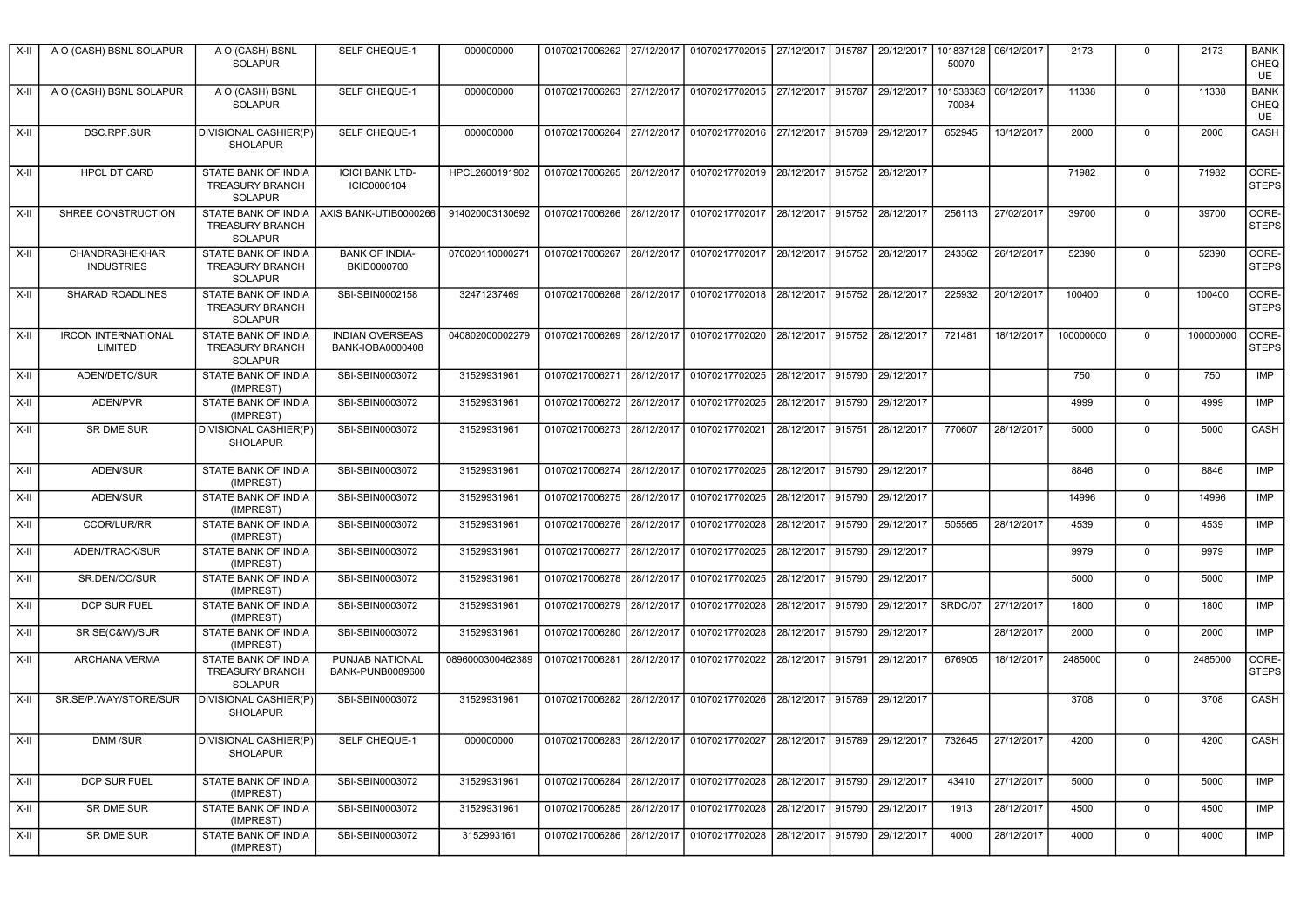| $X-H$                     | CCOR/LUR/RR                         | STATE BANK OF INDIA<br>(IMPREST)                                | SBI-SBIN0003072                                               | 31529931961      | 01070217006287 | 28/12/2017 | 01070217702028                                                 |            |        | 28/12/2017   915790   29/12/2017 | 63                      | 28/12/2017 | 29952 | $\mathbf 0$    | 29952 | IMP                   |
|---------------------------|-------------------------------------|-----------------------------------------------------------------|---------------------------------------------------------------|------------------|----------------|------------|----------------------------------------------------------------|------------|--------|----------------------------------|-------------------------|------------|-------|----------------|-------|-----------------------|
| X-II                      | <b>HPCL DT CARD</b>                 | <b>STATE BANK OF INDIA</b><br><b>TREASURY BRANCH</b><br>SOLAPUR | <b>ICICI BANK LTD-</b><br>ICIC0000104                         | HPCL2600191902   | 01070217006289 | 29/12/2017 | 01070217702030                                                 | 29/12/2017 | 915791 | 29/12/2017                       |                         |            | 84112 | $\Omega$       | 84112 | CORE-<br><b>STEPS</b> |
| X-II                      | DEN/S/SUR                           | STATE BANK OF INDIA<br>(IMPREST)                                | SBI-SBIN0003072                                               | 31529931961      | 01070217006290 |            | 29/12/2017 01070217702031                                      | 29/12/2017 | 915790 | 29/12/2017                       |                         |            | 3000  | $\mathbf 0$    | 3000  | IMP                   |
| X-II                      | DEN/S/SUR                           | STATE BANK OF INDIA<br>(IMPREST)                                | SBI-SBIN0003072                                               | 31529931961      | 01070217006291 |            | 29/12/2017 01070217702031                                      | 29/12/2017 | 915790 | 29/12/2017                       |                         |            | 7982  | $\mathbf 0$    | 7982  | <b>IMP</b>            |
| X-II                      | ADEN/SDB                            | STATE BANK OF INDIA<br>(IMPREST)                                | SBI-SBIN0003072                                               | 31529931961      |                |            | 01070217006292 29/12/2017 01070217702031                       |            |        | 29/12/2017 915790 29/12/2017     |                         |            | 7500  | $\Omega$       | 7500  | IMP                   |
| $X-H$                     | ADEN/SDB                            | STATE BANK OF INDIA<br>(IMPREST)                                | SBI-SBIN0003072                                               | 31529931961      | 01070217006293 |            | 29/12/2017 01070217702031                                      | 29/12/2017 | 915790 | 29/12/2017                       |                         |            | 6683  | $\mathbf 0$    | 6683  | <b>IMP</b>            |
| X-II                      | ADEN/SUR                            | STATE BANK OF INDIA<br>(IMPREST)                                | SBI-SBIN0003072                                               | 31529931961      | 01070217006294 |            | 29/12/2017 01070217702031                                      | 29/12/2017 |        | 915790 29/12/2017                |                         |            | 9001  | $\Omega$       | 9001  | <b>IMP</b>            |
| $X-H$                     | IPF/RPF/KWV                         | STATE BANK OF INDIA<br>(IMPREST)                                | SBI-SBIN0003072                                               | 31529931961      | 01070217006295 | 29/12/2017 | 01070217702032                                                 | 29/12/2017 | 915790 | 29/12/2017                       | 35119                   | 26/12/2017 | 2500  | $\mathbf 0$    | 2500  | IMP                   |
| X-II                      | SSE/C&W/GR/COACHING<br><b>DEPOT</b> | DIVISIONAL CASHIER(P)<br><b>SHOLAPUR</b>                        | SBI-SBIN0003072                                               | 31529931961      | 01070217006296 |            | 29/12/2017 01070217702032                                      |            |        | 29/12/2017   915789   29/12/2017 | 231                     | 26/12/2017 | 4919  | $\mathbf 0$    | 4919  | <b>CASH</b>           |
| X-II                      | CCOR PB FUEL DG IMP                 | STATE BANK OF INDIA<br>(IMPREST)                                | SBI-SBIN0003072                                               | 31529931961      | 01070217006297 |            | 29/12/2017 01070217702032 29/12/2017                           |            | 915790 | 29/12/2017                       | 55913                   | 28/12/2017 | 8000  | $\Omega$       | 8000  | <b>IMP</b>            |
| X-II                      | SR SE(C&W)/PVR                      | STATE BANK OF INDIA<br>(IMPREST)                                | SBI-SBIN0003072                                               | 31529931961      | 01070217006298 |            | 29/12/2017 01070217702032 29/12/2017                           |            | 915790 | 29/12/2017                       | 197                     | 27/12/2017 | 3764  | $\mathbf 0$    | 3764  | IMP                   |
| $X-H$                     | SR SE(C&W)/PVR                      | STATE BANK OF INDIA<br>(IMPREST)                                | SBI-SBIN0003072                                               | 31529931961      | 01070217006299 | 29/12/2017 | 01070217702032                                                 | 29/12/2017 | 915790 | 29/12/2017                       | 2440                    | 28/12/2017 | 450   | $\mathbf 0$    | 450   | <b>IMP</b>            |
| $X-II$                    | <b>CCOR PB RR</b>                   | STATE BANK OF INDIA<br>(IMPREST)                                | SBI-SBIN0003072                                               | 31529931961      | 01070217006300 | 29/12/2017 | 01070217702032                                                 | 29/12/2017 | 915790 | 29/12/2017                       | 1033                    | 28/12/2017 | 9995  | $\mathbf 0$    | 9995  | IMP                   |
| X-II                      | SR.DFM.SUR                          | STATE BANK OF INDIA<br>(IMPREST)                                | SBI-SBIN0003072                                               | 31529931961      | 01070217006301 | 29/12/2017 | 01070217702032                                                 | 29/12/2017 | 915790 | 29/12/2017                       | 6488                    | 26/12/2017 | 3708  | $\mathbf 0$    | 3708  | IMP                   |
| $X-II$                    | <b>IPF ANG</b>                      | STATE BANK OF INDIA<br>(IMPREST)                                | SBI-SBIN0003072                                               | 31529931961      | 01070217006302 |            | 29/12/2017 01070217702032                                      | 29/12/2017 | 915790 | 29/12/2017                       | 739                     | 26/12/2017 | 4500  | $\mathbf 0$    | 4500  | <b>IMP</b>            |
| X-II                      | SR SE(C&W)/WD/ARME                  | STATE BANK OF INDIA<br>(IMPREST)                                | SBI-SBIN0003072                                               | 31529931961      | 01070217006303 | 29/12/2017 | 01070217702032                                                 | 29/12/2017 | 915790 | 29/12/2017                       | 21194                   | 26/12/2017 | 4055  | $\mathbf 0$    | 4055  | IMP                   |
| $X-H$                     | <b>SR DOM SUR</b>                   | STATE BANK OF INDIA<br>(IMPREST)                                | SBI-SBIN0003072                                               | 31529931961      | 01070217006304 | 29/12/2017 | 01070217702032                                                 | 29/12/2017 | 915790 | 29/12/2017                       | 1300                    | 27/12/2017 | 4000  | $\overline{0}$ | 4000  | IMP                   |
| X-II                      | SSE/(C&W)/LUR/COG                   | STATE BANK OF INDIA<br>(IMPREST)                                | SBI-SBIN0003072                                               | 31529931961      | 01070217006305 | 29/12/2017 | 01070217702032                                                 | 29/12/2017 | 915790 | 29/12/2017                       | 1053                    | 27/12/2017 | 1000  | $\mathbf 0$    | 1000  | IMP                   |
| $X-H$                     | SSE(C&W)SUR/MOB CRANE               | STATE BANK OF INDIA<br>(IMPREST)                                | SBI-SBIN0003072                                               | 31529931961      | 01070217006306 |            | 29/12/2017 01070217702032 29/12/2017                           |            |        | 915790 29/12/2017                | 8151                    | 27/12/2017 | 5995  | $\mathbf 0$    | 5995  | IMP                   |
| X-II                      | SSE(C&W)ARME/SPART/SUR              | STATE BANK OF INDIA<br>(IMPREST)                                | SBI-SBIN0003072                                               | 31529931961      | 01070217006307 | 29/12/2017 | 01070217702032                                                 | 29/12/2017 | 915790 | 29/12/2017                       | 1162                    | 27/12/2017 | 15543 | $\overline{0}$ | 15543 | IMP                   |
| <b>SBN</b><br>S           | MAHALAXMI<br>DISTRIBUTERS, SOLAPUR  | STATE BANK OF INDIA<br><b>TREASURY BRANCH</b><br><b>SOLAPUR</b> | <b>DENA BANK-</b><br>BKDN0510017                              | 001711023788     | 01070417000381 |            | 26/12/2017 01070417700199 26/12/2017                           |            |        | 915749 27/12/2017                | GCR/356                 | 29/08/2017 | 18446 | $\mathbf 0$    | 18446 | CORE-<br><b>STEPS</b> |
| <b>SBN</b><br>S           | K.NAGDEV ENTERPRISE                 | STATE BANK OF INDIA<br><b>TREASURY BRANCH</b><br><b>SOLAPUR</b> | <b>IDBI BANK LTD-</b><br>IBKL0000478                          | 0478102000006507 | 01070417000382 |            | 26/12/2017   01070417700199                                    |            |        | 26/12/2017 915749 27/12/2017     | <b>GST</b><br>EDIT/2394 | 02/08/2017 | 19656 | $\mathbf 0$    | 19656 | CORE-<br><b>STEPS</b> |
| <b>SBN</b><br>S.          | K.NAGDEV ENTERPRISE                 | STATE BANK OF INDIA<br><b>TREASURY BRANCH</b><br><b>SOLAPUR</b> | <b>IDBI BANK LTD-</b><br>IBKL0000478                          | 0478102000006507 | 01070417000384 |            | 26/12/2017   01070417700199   26/12/2017                       |            |        | 915749 27/12/2017                | <b>GST</b><br>EDIT/2391 | 02/08/2017 | 19320 | $\mathbf 0$    | 19320 | CORE-<br><b>STEPS</b> |
| <b>SBN</b><br>${\tt S}$   | <b>VIKASH PHARMA</b>                | STATE BANK OF INDIA<br><b>TREASURY BRANCH</b><br><b>SOLAPUR</b> | <b>BANK OF BARODA-</b><br><b>BARB0PRINCE</b>                  | 04100500000041   | 01070417000385 |            | 26/12/2017 01070417700199 26/12/2017 915749 27/12/2017         |            |        |                                  | 000730                  | 04/09/2017 | 3806  | 381            | 3425  | CORE-<br><b>STEPS</b> |
| <b>SBN</b><br>$\mathbb S$ | SHREE PHARMA                        | STATE BANK OF INDIA<br><b>TREASURY BRANCH</b><br><b>SOLAPUR</b> | SBI-SBIN0003428                                               | 32392260351      | 01070417000386 |            | 26/12/2017   01070417700199   26/12/2017   915749   27/12/2017 |            |        |                                  | F/1906                  | 01/11/2017 | 2800  | 22             | 2778  | CORE-<br><b>STEPS</b> |
| <b>SBN</b><br>S           | <b>MESSERS K ENTERPRISES</b>        | STATE BANK OF INDIA<br><b>TREASURY BRANCH</b><br>SOLAPUR        | THE SHAMRAO VITHAL<br><b>CO-OPERATIVE BAN-</b><br>SVCB0000010 | 101019940000004  | 01070417000387 | 26/12/2017 | 01070417700203                                                 | 27/12/2017 | 915749 | 27/12/2017                       | 10850                   | 08/11/2017 | 23486 | $\mathbf 0$    | 23486 | CORE-<br><b>STEPS</b> |